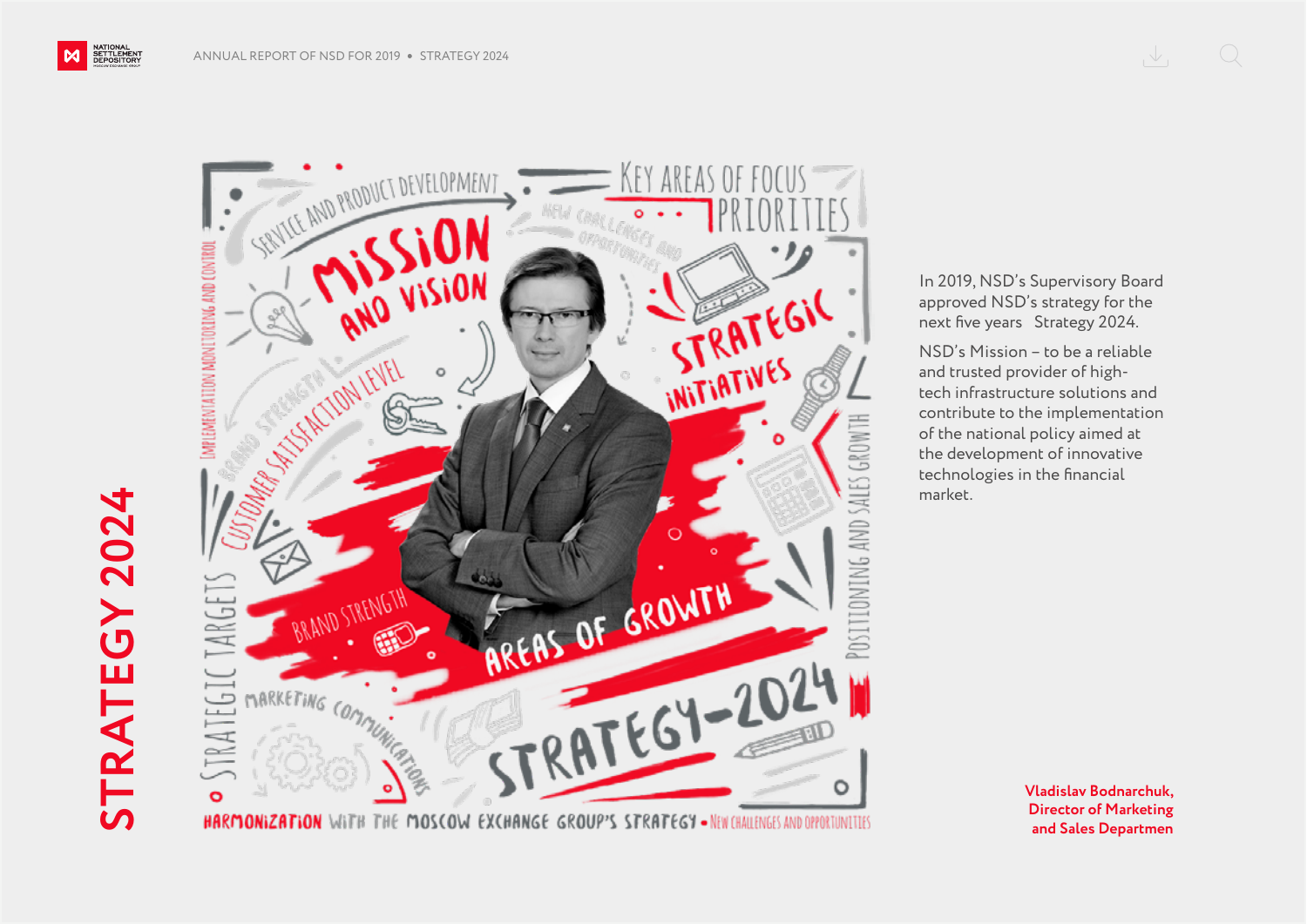Strategic Vision – to become the infrastructure foundation of the Russian financial market ecosystem, the regional leader which provides services for various types of assets and complimentary services creating added value for market participants.

The Strategy 2024 focuses on three key areas of growth: a) settlement and custody infrastructure (our key business); b) new services and customer segments; and c) data assets (the «new oil»).

## **SETTLEMENT AND CUSTODY INFRASTRUCTURE**

**Maintaining and ensuring evolution of NSD's positions as the leading provider of post-trade services contributing to the competitiveness of the Russian financial market infrastructure:**

- Maintenance of operational reliability
- Infrastructure modernization: infrastructure consolidation, collateral management and segregated account structure
- Integration into the global market: regional ICSD in the Eurasian space

As part of the **settlement and custody infrastructure** area of focus, our strategic priority is to maintain and ensure evolution of NSD as CSD and regional leader in the post-trade services market, integrated into the global financial market, both in the West and in the East. We are seeking to become a regional hub: thanks to our links with the global CSDs, foreign investors may invest not only in the Russian market, but also in the markets of Russia's neighbouring countries. NSD's settlement services will also be improved, with clients getting access to DVP settlement in 'central bank money'.

We see new opportunities in building platform-based solutions for the market. We all know what Internet is, virtually all companies across the globe use it in their business, designing business apps for users. The Strategy 2024 seeks to transform NSD into an «infrastructure Internet» of the Russian financial market. By using NSD's «infrastructure Internet», our clients and partners will be able to grow their businesses efficiently and in the interests of their customers, to increase the margin of their transactions (by tapping into new revenue streams and/or reducing costs), and to safely keep their assets at NSD.

The **development of new services and customer segments** involves development of products and services in the traditional B2B segment. We have been actively developing project Transit 2.0 that seeks to add more corporate clients to the Group's client base. In addition, our plans are to enter a new B2B2C (business-to-business-to-customers) segment, as part of the Marketplace project in which NSD will play the key role of Registrar of Financial Transactions (RoFT).

## **NEW SERVICES AND CUSTOMER SEGMENTS**

## **Strategic Priorities**

**Diversification of income by offering new products and services that add value to clients:**

- Launch of custody and settlement services for marketplaces/online trading platforms, pension and insurance industry, sub-federal and corporate segments
- Management of new collateral types, and digital asset servicing
- Implementation of complementary services and innovative technologies, including blockchain technology



1  $\mathcal{L}$ 3

10